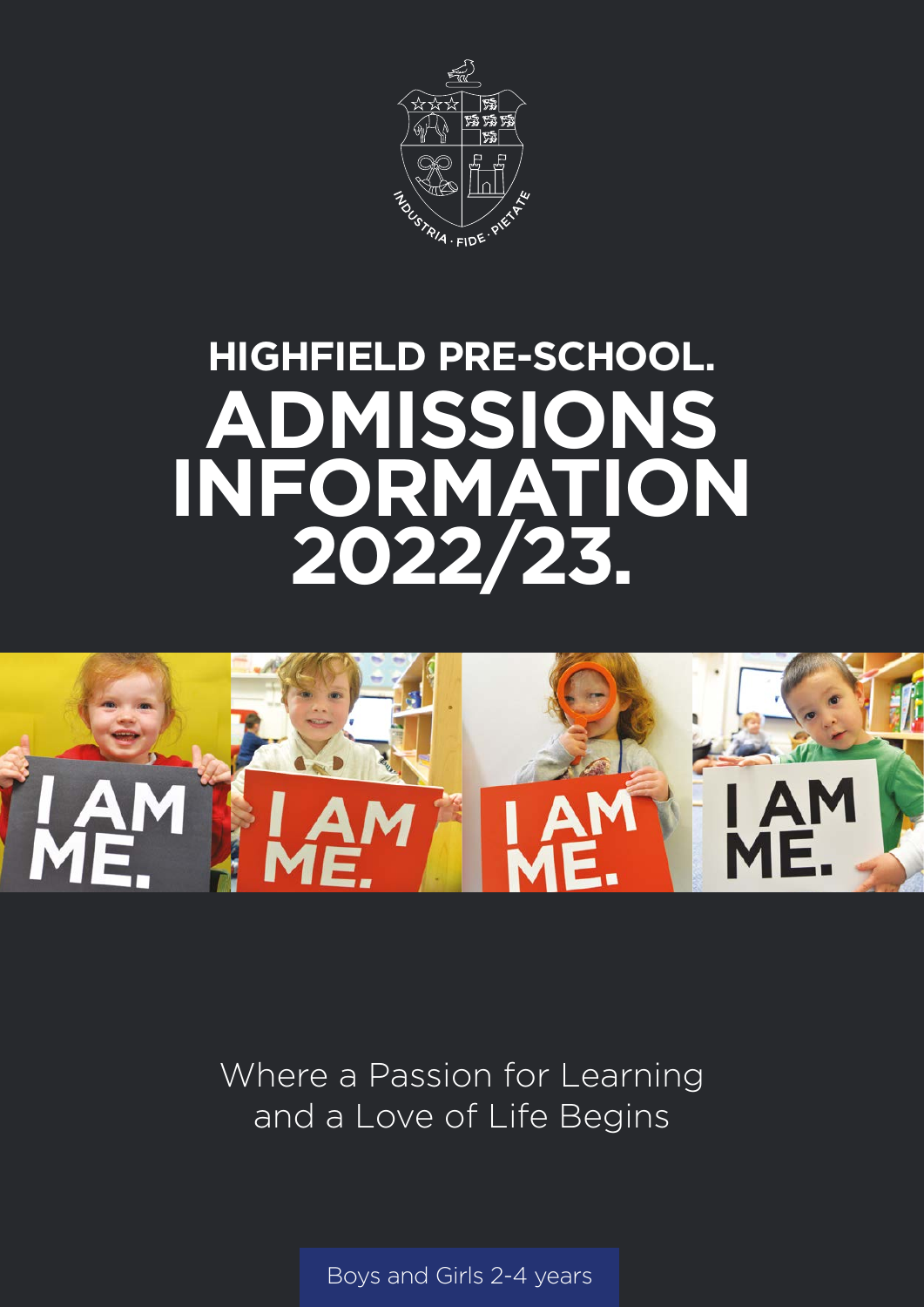# **WELCOME TO HIGHFIELD PRE-SCHOOL**

Highfield Pre-School is one of Harrogate's leading independent Nursery and Pre-School settings. Children are able to join us from the age of 2 and most will stay with us until they join Highfield Prep School at the age of 4.

#### **ETHOS AND AIMS**

We aim to develop a passion for learning and a love of life in all of our children. This ethos underpins everything we do and is at the heart of our pre-school community.

We are a Christian foundation and our children are challenged to be the best that they can be, both inside and outside the classroom.

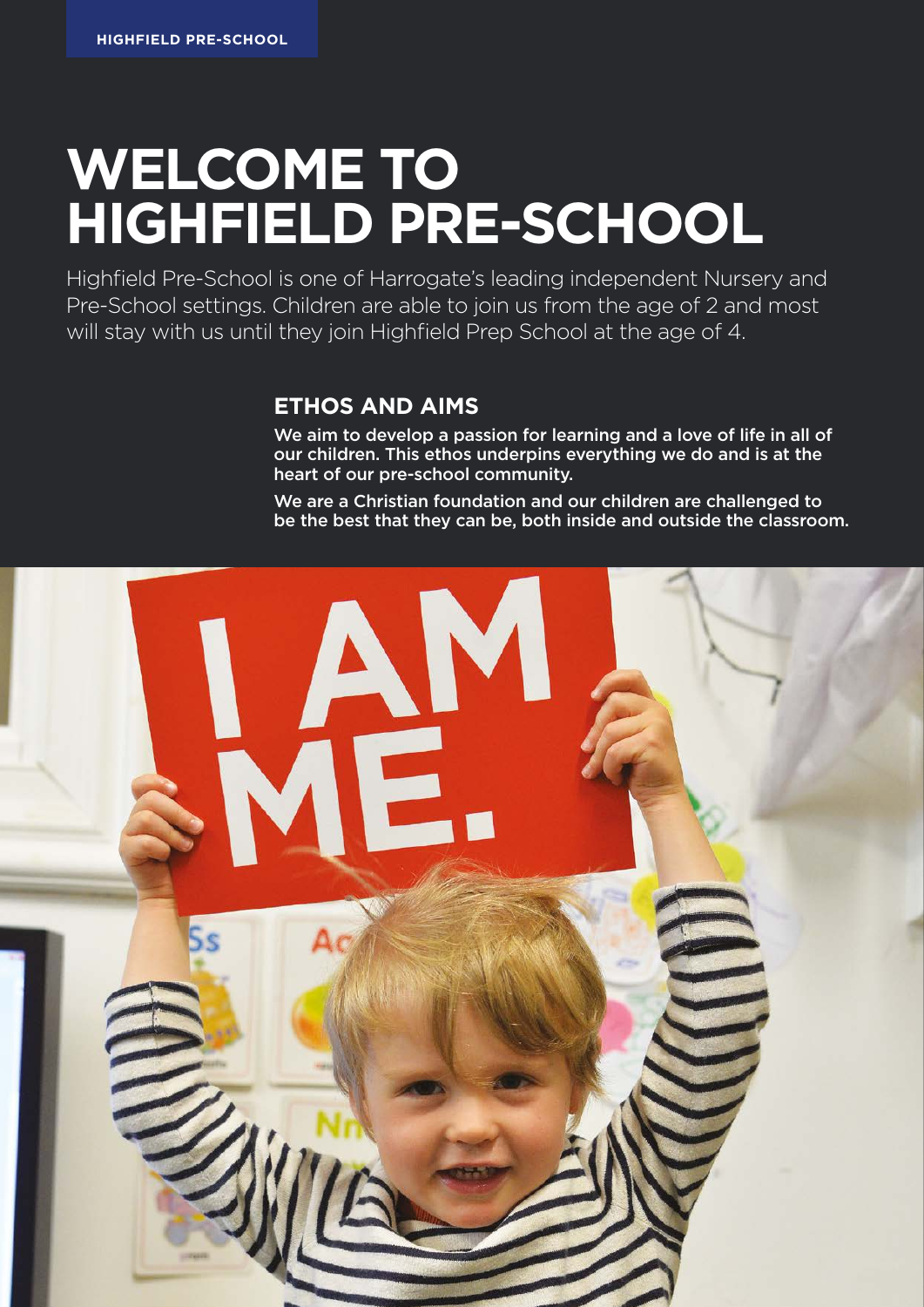#### **Joining Highfield Pre-School**

Children can join us at any point in the year subject to availability of places but we normally recommend applying for a place as early as possible to avoid disappointment. We also understand that children develop at different rates and so we don't set any specific development criteria for joining us.

The application process for Highfield Pre-School is less formal than that of the rest of Highfield and Harrogate Ladies' College and is based around the following stages:

- > Parental Visit: We normally recommend a personal visit as a first step to give you the opportunity to view the facilities; meet members of staff and other children and get a feel of day to day life at Highfield Pre-School.
- > Registration: Once you've visited, we'll ask you to complete a Registration Form and to indicate the sessions that you would like to attend.
- > Offer: Once we've confirmed the availability of your chosen sessions, we'll send you an offer of a place for the sessions you have requested.
- > Acceptance: To confirm that you would like to accept the place, we'll then ask you to return the Acceptance Form together with a deposit to secure your place.
- > Welcome Session: Prior to joining, we'll invite you and your child to attend a Welcome Session, so that you and your child can spend some time settling in; meeting the staff and meeting the other children.

We hope that the process of applying to join Highfield Pre-School is as straightforward as possible, however if you have any questions please do contact our Admissions Team on 01423 537045 or email admissions@hlc.org.uk.

#### **Fees for 2022/23**

Termly fees for Highfield Pre-School are based on the number of sessions attended each week. (Our standard sessions are 9am-12pm or 1pm-4pm).

| 1 session per week   | £755 per term   |
|----------------------|-----------------|
| 2 sessions per week  | £1,055 per term |
| 3 sessions per week  | £1,280 per term |
| 4 sessions per week  | £1,505 per term |
| 5 sessions per week  | £1,730 per term |
| 6 sessions per week  | £1,955 per term |
| 7 sessions per week  | £2,180 per term |
| 8 sessions per week  | £2,405 per term |
| 9 sessions per week  | £2,630 per term |
| 10 sessions per week | £2,855 per term |

As well as our standard morning and afternoon sessions we also offer a lunchtime session each day between 12-1pm which includes a 2 course hot lunch. Lunchtime sessions are available with any combination of standard morning or afternoon sessions.

As with our standard termly fees, charges for lunchtime sessions are based on the number of sessions attended per week:

1 lunchtime per week £155 per term 2 lunchtimes per week £310 per term 3 lunchtimes per week £465 per term 4 lunchtimes per week £620 per term 5 lunchtimes per week £775 per term

## **"Parent friendly with a fun to learn ethos, where children are encouraged and have opportunity to participate and succeed in a range of diverse activities."**

The Good Schools Guide

**Open Mornings Friday 23 September 2022 Friday 24 February 2023**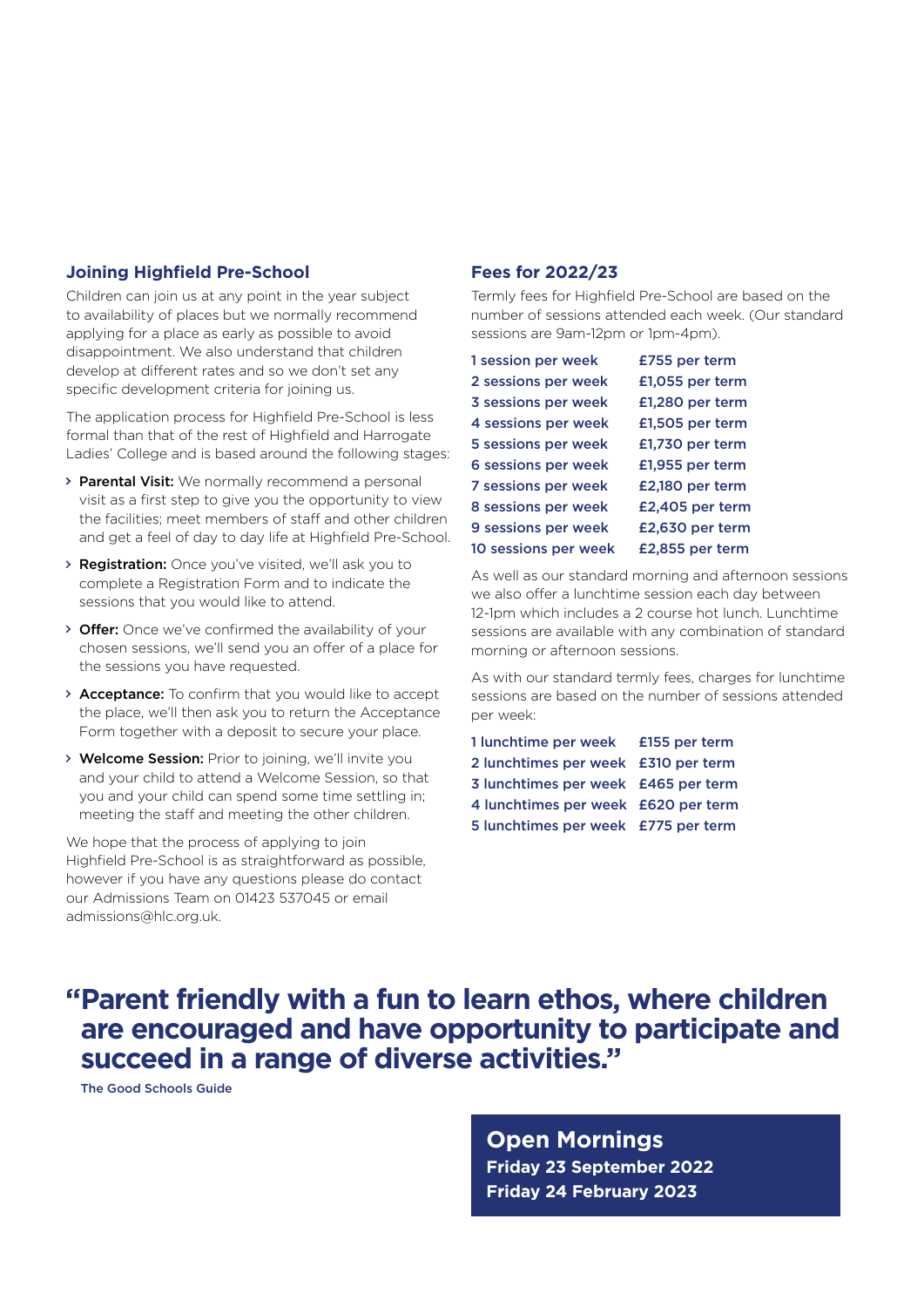#### **Registration Fee & Deposit**

There is a non-refundable Registration Fee of £75 for all applications. Once you receive an offer from Highfield Pre-School, you'll also be asked to pay a deposit of £300 which is refundable at the end of the final term.

#### **Fee Discounts**

- 15% discount on all fees is applied for the children of serving members of the regular UK Armed Forces.
- Children of former College pupils are eligible for a 10% fee reduction.
- A discount of 5% is available for any child who has a younger sibling at Highfield Pre-School.

Parents will benefit from one of the above concessions only. This will be the highest percentage concession.

#### **Early Years Funding**

Early Years Funding is available for all eligible 3 and 4 year olds. Please contact the Admissions Department on 01423 537045 or email admissions@hlc.org.uk for further details.

# **HIGHFIELD PRE-SCHOOL**

#### **Before and After School Care**

To help families juggling busy schedules, we run our own Before and After School programme from 7.30am and until 6pm. Before and After School Care is run by our own staff as an extension of the standard school day and is located in our Pre-School building.

Before School Care is charged at £3.40 per half hour session from 7.30am to 8am and 8am to 8.30am; and £1.65 from 8.30am to 8.45am. Parents are able to drop off from 8.45am until the start of the morning session at 9am free of charge.

After School Care is charged at £3.40 per designated half hour session. Half hour sessions run from 4pm to 4.30pm, 4.30pm to 5pm, 5pm to 5.30pm and 5.30pm to 6pm.

#### **Pre-School Holiday Care**

During the school holidays, Pre-School children have the option to attend our Holiday Camps which are designed to enable children to play and have fun, while easing the childcare pressures on parents.

To meet the needs of both working and non-working parents, we offer a standard day from 9am-4pm with the option of an early drop off from 8am and a late pick up until 6pm.

The holiday camps provide cover for 48-49 weeks of the year (depending on when Christmas falls). Holiday Camps are charged at £42 per day (9am-4pm). Early drop offs (8am-9am) are charged at £6.80 per day and late pick-ups (4pm-6pm) at £13.60 per day.

#### **Bank Transfer Information**

Fees, deposits and registration fees can be paid directly to Highfield Pre-School by electronic bank transfer. Please quote your child's full name as a reference when making a payment.

#### Bank Details:

Barclays Bank plc, BANBURY, Oxfordshire, OX16 8PS

#### Account Details:

| Sort Code:                | $20 - 03 - 50$                         |
|---------------------------|----------------------------------------|
| Account:                  | <b>Highfield Pre-School</b>            |
|                           | (Harrogate Ladies' College Ltd)        |
| Account No: 90131261      |                                        |
|                           | IBAN code: GB39 BARC 2003 5090 1312 61 |
| BIC code: <b>BARCGB22</b> |                                        |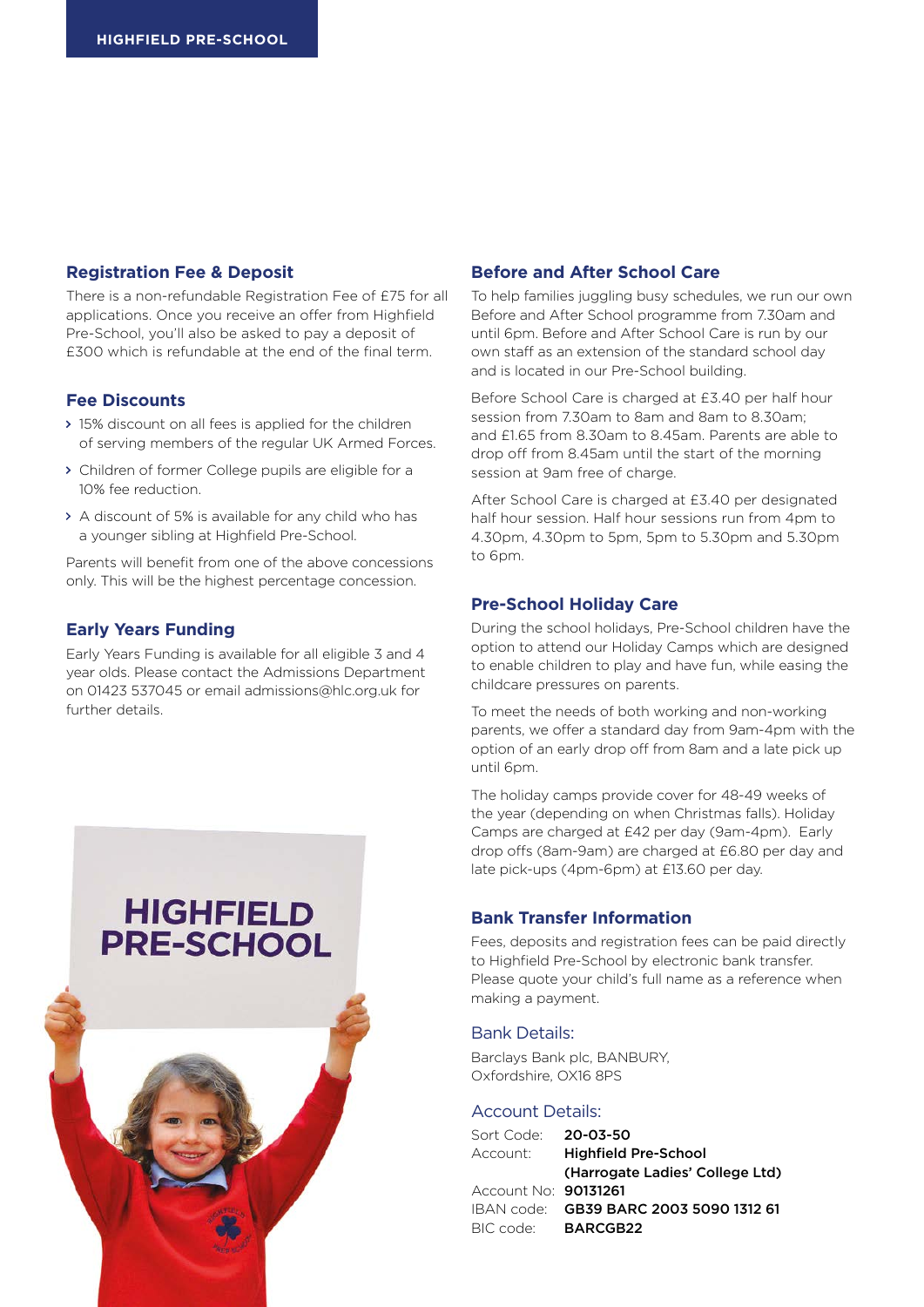#### **Curriculum**

The curriculum at Highfield Pre-School is based on the Early Years Foundation Stage (EYFS). Learning through play is at the heart of the EYFS curriculum. We want our children to have fun and to love learning. The curriculum we teach is based on four key themes:

- A Unique Child. Every child is different and we plan the learning journey of each individual child to suit their needs and their own development. Each child is assigned a named key person who has a special responsibility for their all-round welfare and for their individual learning journey.
- Enabling Environments. Every single area of our school, both inside and outside, is designed to be creative, interesting and to stimulate learning.
- Positive Relationships. We aim to help our children to build positive relationships with their friends, families and our staff.
- Learning and Development. All of the activities the children enjoy at school are designed to encourage and enhance their learning and development.

Our curriculum is also based on the EYFS Areas of Development, initially focusing on three prime areas:

- > Physical Development
- Communication and Language
- > Personal, Social and Emotional

Staff also plan for specific areas of development: Literacy, Mathematics, Understanding the World and Expressive Arts and Design.

No two days are ever quite the same at Highfield Pre-School, but we do have a daily routine which mirrors that of the Highfield Prep School Reception Classes with adult-led activities focused around the beginnings of Literacy, Numeracy, PE, Outdoor Learning, Music and Baking. The children in Transition are also introduced to French through games, rhymes and songs.

#### **Facilities**

Highfield Pre-School occupies a large Victorian house on Duchy Road. Our buildings are adjacent to Harrogate Ladies' College and Highfield Prep School. Set within its own private grounds, our Pre-School has a unique home from home environment with excellent facilities designed to inspire and develop pre-school children. We also have a private car park right outside for safe, secure and convenient drop off and collection.

#### **Nutrition & Medical Care**

Our award winning Catering Team prepare all of our meals on-site using seasonal, free range, organic and locally sourced ingredients. Children enjoy a 2 course hot lunch every day served in the dedicated Dining Room at Highfield Pre-School. We cater for all dietary requirements such as vegetarian, vegan, halal, nut-free and gluten free.

We also have a dedicated on-site Wellness Centre with a full time qualified nursing team. As well as being on-hand to deal with the medical and healthcare needs of our children, our nursing team are also there for our parents. They work with parents to provide practical advice, guidance and support to help ensure the wellbeing of the children.

**"The facilities are fantastic! The children have space to confidently play, (make a mess!) explore and learn. There is a lovely atmosphere and an endless supply of things to capture their imagination and interest."**

Highfield Pre-School Parent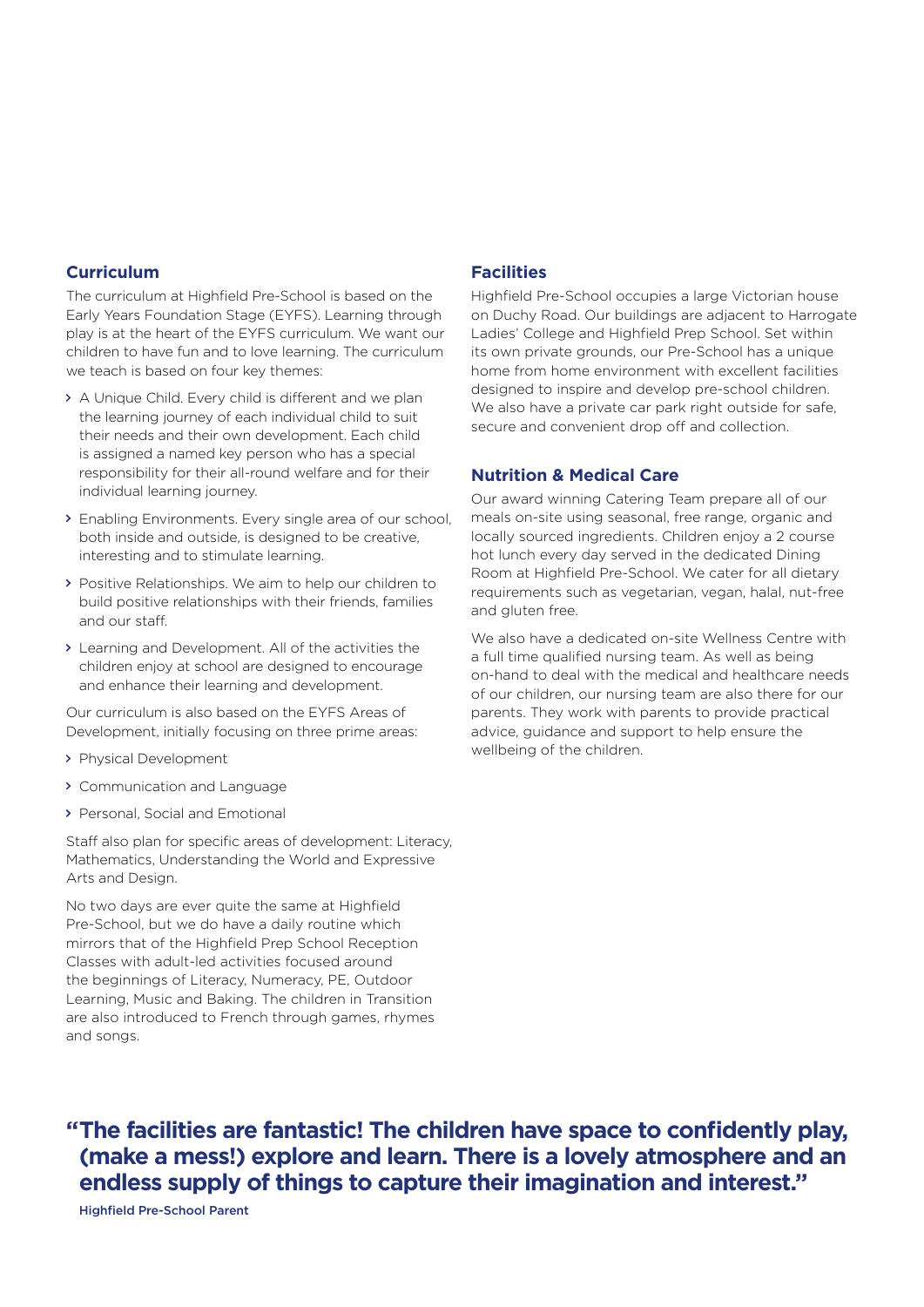## **2022/23 Term Dates:**

#### **Autumn Term 2022**

| Induction Day for all new pupils | Thursday 1 September                                 |
|----------------------------------|------------------------------------------------------|
| Term begins                      | Friday 2 September (all pupils to school for 09:00)  |
| Half term begins                 | Friday 14 October at 16:00                           |
| Term recommences                 | Monday 31 October (all pupils to school for 09:00)   |
| Term ends                        | Friday 9 December at 16:00                           |
| <b>Spring Term 2023</b>          |                                                      |
| Term begins                      | Wednesday 4 January (all pupils to school for 09:00) |
| Half term begins                 | Friday 10 February at 16:00                          |
| Term recommences                 | Monday 20 February (all pupils to school for 09:00)  |
| Term ends                        | Friday 24 March at 16:00                             |
| <b>Summer Term 2023</b>          |                                                      |
| Term begins                      | Monday 17 April (all pupils to school for 09:00)     |
| Bank Holiday (school closed)     | Monday 1 May                                         |
| Half term begins                 | Friday 26 May at 16:00                               |
| Term recommences                 | Monday 5 June (all pupils to school for 09:00)       |
| Term ends                        | Friday 7 July at 16:00                               |

#### **Contact Us Today**

If you are interested in applying for a place at Highfield Pre-School please contact our Admissions Team in the first instance. The Admissions Team work closely with families to help make the process as smooth and as simple as possible.

#### **Contact:**

**Admissions Team**  Email: admissions@hlc.org.uk Tel: 01423 537045

#### **Governance**

Our Chair of Governors, Francine Holroyd, can be contacted via Harrogate Ladies' College, Clarence Drive, Harrogate HG1 2QG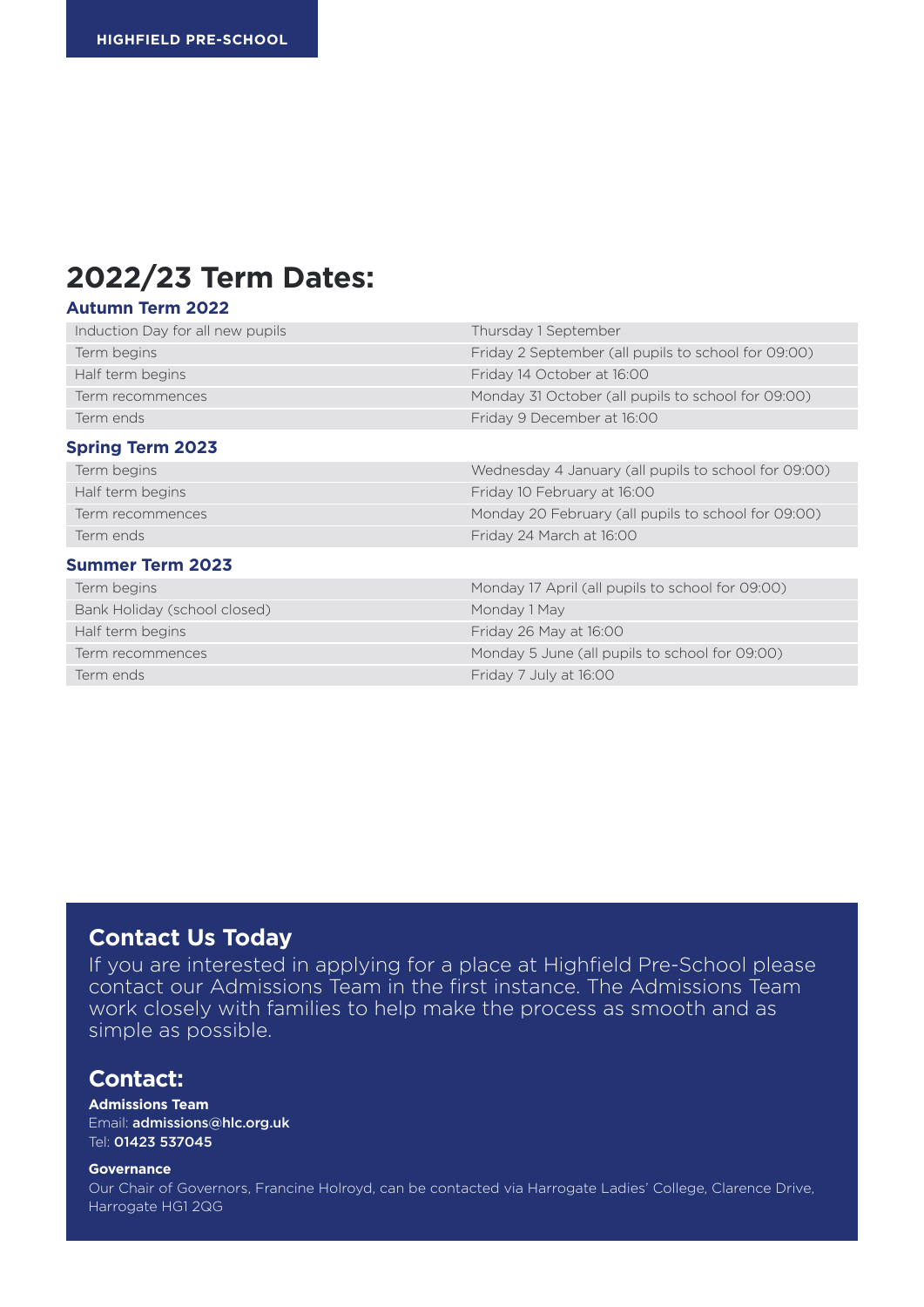

# **ISI Inspection Results Excellent in All Areas (2-18 years)**

The independent ISI inspectors spent 3 days undertaking a detailed inspection of Highfield Pre-School and our associated prep school and senior school. The inspectors awarded us the highest possible rating of Excellent in All Areas from 2 to 18 years.

#### Here are some of the key findings of our Education Quality Inspection:

- > The quality of the pupils' academic and other achievements is EXCELLENT.
- > The quality of the pupils' personal development is EXCELLENT.
- > In EYFS, children enter the school with broadly average ability. By the end of Reception the majority exceed age-related expectations across the range of areas of development.
- > EYFS children develop their fine and gross motor skills as a result of well-planned learning with enjoyable and well-structured activities.
- > They develop a good pincer grip when using readily accessible writing materials, leading on to excellent progress in writing skills.
- > They use the independence of free play to enable more time to solve problems and challenges on their own.